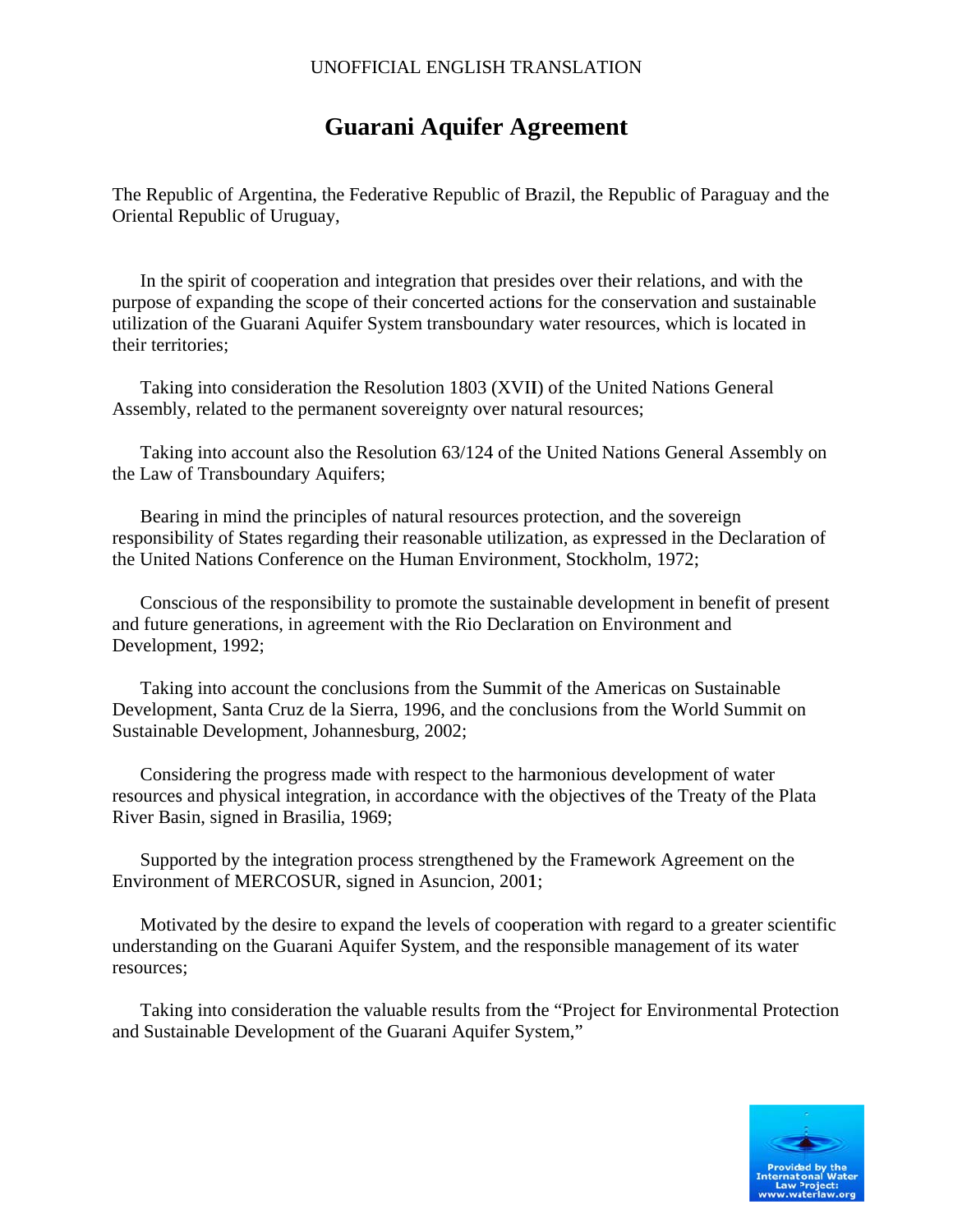Have agreed on the following:

## Article 1

The Guarani Aquifer System is a transboundary water resource that integrates the sovereign territories of the Republic of Argentina, the Federative Republic of Brazil, the Republic of Paraguay and the Oriental Republic of Uruguay, which are the sole owners of this resource, and hereinafter will be referred to as "Parties."

## Article 2

Each Party exercises sovereign territorial control over their respective portions of the Guarani Aquifer System, in accordance with their constitutional and legal arrangements, and in agreement with the norms of applicable international law.

## Article 3

The Parties exercise in their respective territories the sovereign right to promote the management, monitoring, and sustainable utilization of the Guarani Aquifer System water resources, and shall use such resources on the basis of reasonable and sustainable uses criteria. respecting the obligation of not causing significant harm to the other Parties or the environment.

## Article 4

The Parties shall promote the conservation and environmental protection of the Guarani Aquifer System so as to ensure multiple, reasonable, sustainable, and equitable use of its water resources.

## Article 5

When the Parties intend to undertake studies, activities or work related to parts of the Guarani Aquifer System that are located in their respective territories, and that may have effects beyond their respective boundaries, they shall act in agreement with the principles and norms of applicable international law.

## Article 6

Parties that perform activities or work for utilizing the water resources of the Guarani Aquifer System, in their respective territories, shall adopt all the necessary measures to avoid causing significant harm to the other Parties or the environment.

## Article 7

When causing significant harm to one or more Parties or the environment, the Party who caused the significant harm shall adopt all the necessary measures to eliminate or mitigate such harm.

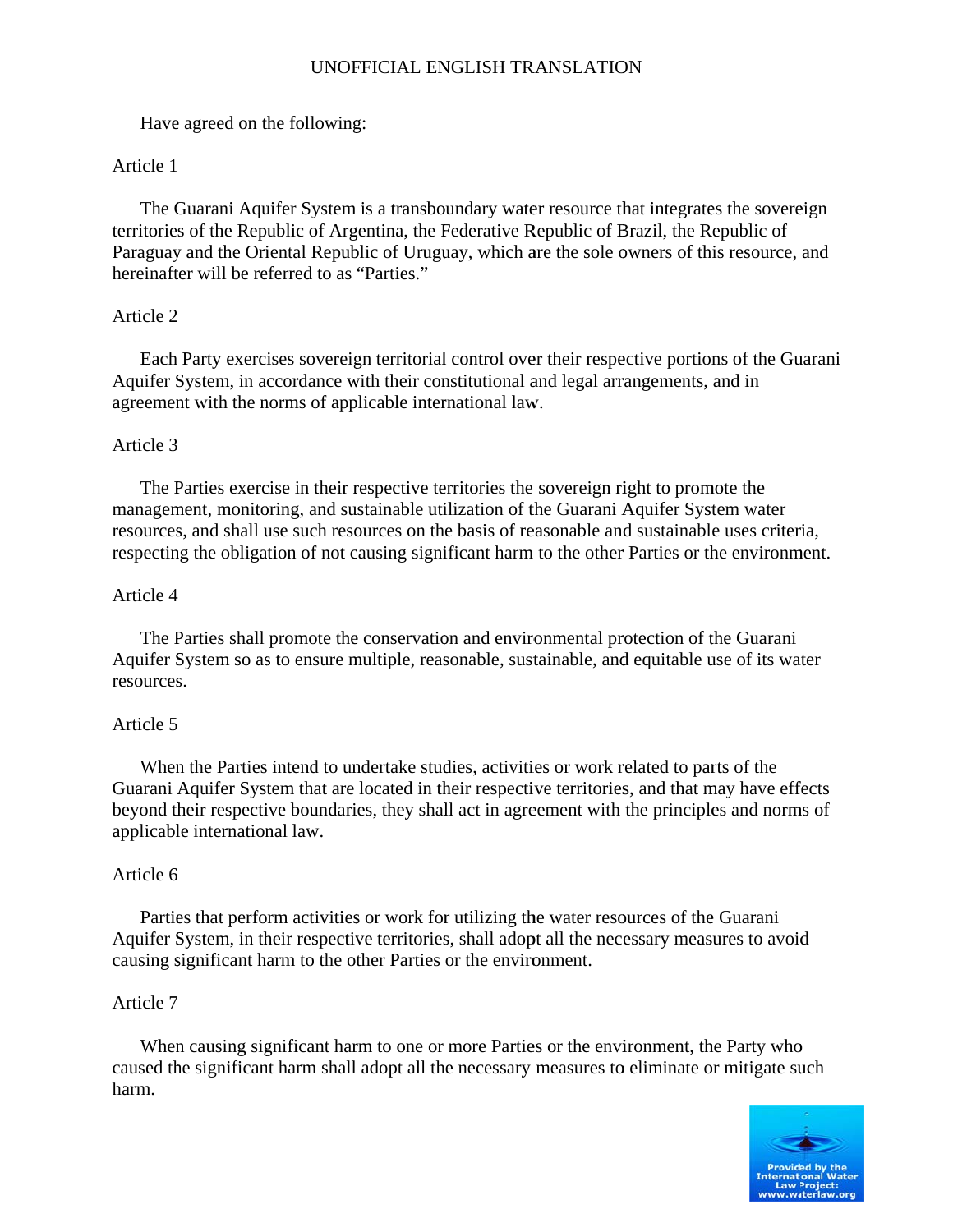# Article 8

The Parties shall proceed to adequately exchange technical information about studies, activities and works that contemplate the sustainable utilization of the Guarani Aquifer System water resources.

## Article 9

Each Party shall inform the other Parties about all the activities and work referenced in the previous Article that are intended to be executed or authorized in their territory, which may have effects on the Guarani Aquifer System beyond their boundaries. The information shall be accompanied with technical data available, including results from an evaluation of environmental effects; so that, the Parties receiving the information could evaluate the potential effects of the activities and work.

## Article 10

- 1. The Party that considers an activity or work referenced in Article 8, that is intended to be authorized or executed by a second Party, may, in its view, cause significant harm, shall request to the second Party the technical data available, including the results from an evaluation of environmental effects.
- 2. Each Party shall provide the appropriate data and information required by other Party, or Parties, with respect to the projected activities and work in their respective territory that may have effects beyond their boundaries.

## Article 11

- 1. If the Party receiving the information in the terms expressed in Article 10, paragraph 1, concludes that the implementation of the projected activities or work may cause significant harm, it shall indicate its conclusions to the other Party with a documented explanation of the reasons on which such findings are based.
- 2. In this case, both Parties shall analyze the issue to reach, through common agreement and within the least time possible, compatible with the nature of the significant harm and its analysis, an equitable solution based on the principle of good faith, and considering the rights and legitimate interests of the second Party.
- 3. The Party providing the information shall not implement or allow the execution of planned activities or work, if the Party receiving the information demonstrates prima facie evidence that the proposed activities or work may cause significant harm in its territory or environment. In such case, the Party that intends to perform the activities or work shall refrain from their initiation or continuation during the length of the consultations and negotiations, which shall be concluded within a maximum term of six months.

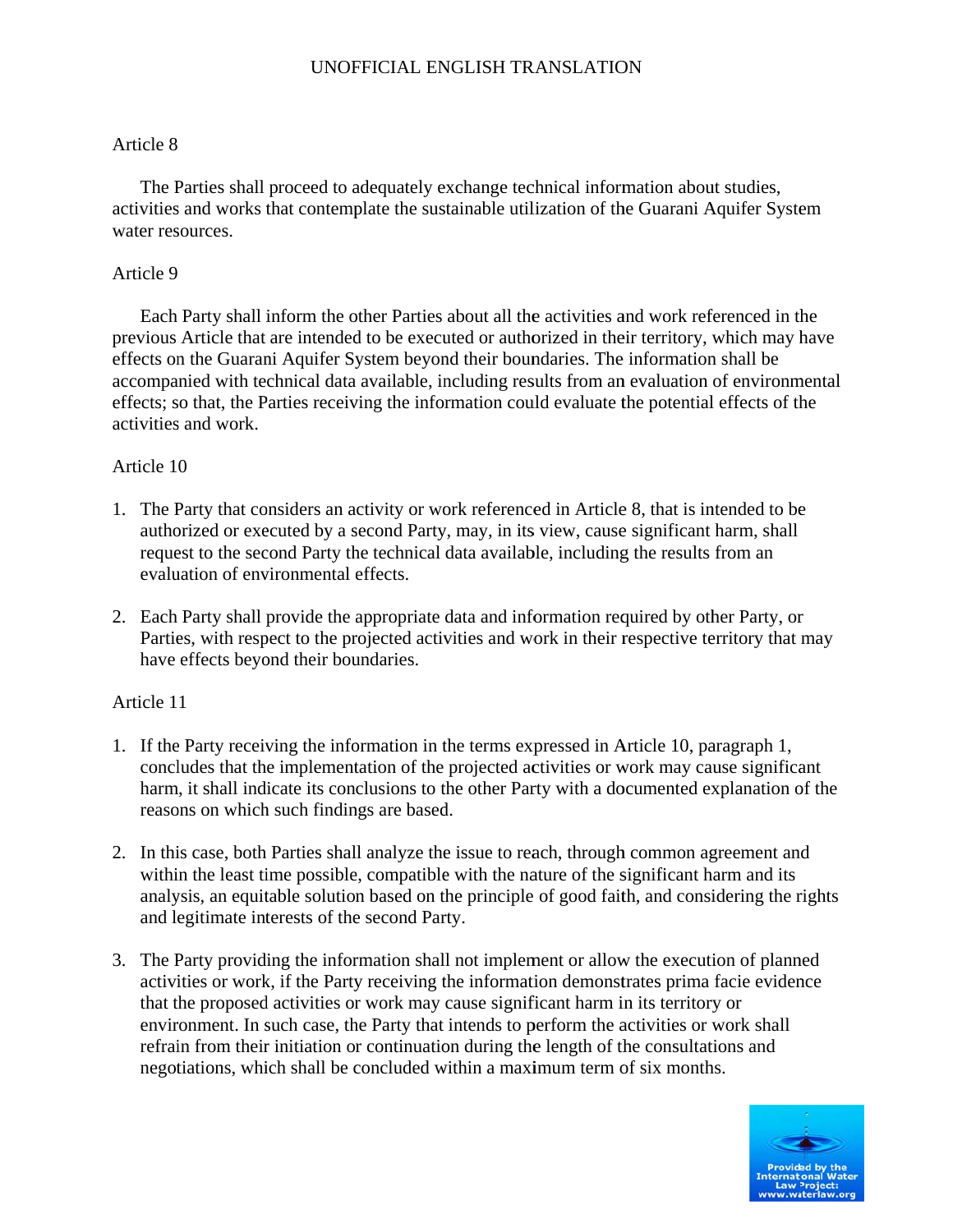# Article 1 2

The Parties shall establish cooperation programs with the purpose of extending the technical and scientific knowledge on the Guarani Aquifer System, promoting the exchange of information and management practices, and developing joint projects.

## Article 1 3

Cooperation between the Parties shall be without detriment of projects or undertakings decided to be implemented in their respective territories, in agreement with international law.

## Article 1 4

The Parties shall cooperate in the identification of critical areas, especially boundary areas that require specific treatment measurements.

## Article 1 5

It is established under the Treaty of the Plata River Basin, and in accordance with the Article VI of such Treaty, a Commission comprised by the four Parties, which shall coordinate the cooperation among such Parties for complying with the principles and objectives of this Agreement. The Commission shall elaborate its own regulations.

## Article 1 6

The Parties shall settle disputes concerning the interpretation or application of the present Agreement in which they are part, through direct negotiations, and shall inform the body referred to in the previous Article over such negotiations.

## Article 1 7

If through direct negotiations an agreement is not reached within a reasonable period, or if the dispute is only partially resolved, the Parties in the controversy shall, through mutual agreement, solicit the Commission related in Article 15 to, upon a presentation of the respective positions, evaluate the situation and, if appropriate, formulate recommendations.

## Article 1 8

The procedure described in the preceding Article shall not be extended beyond a term of sixty days from the date on which the Parties solicit the intervention of the Commission. The procedure described in the preceding Article shall not be extended beyond a term of<br>sixty days from the date on which the Parties solicit the intervention of the Commission.<br>Article 19<br>1. When the dispute is not resolv

## Article 1 9

Articles, the Parties shall use the arbitration procedure referred to in paragraph 2 of this Article, and shall communicate their decision to the body mentioned in Article 15.